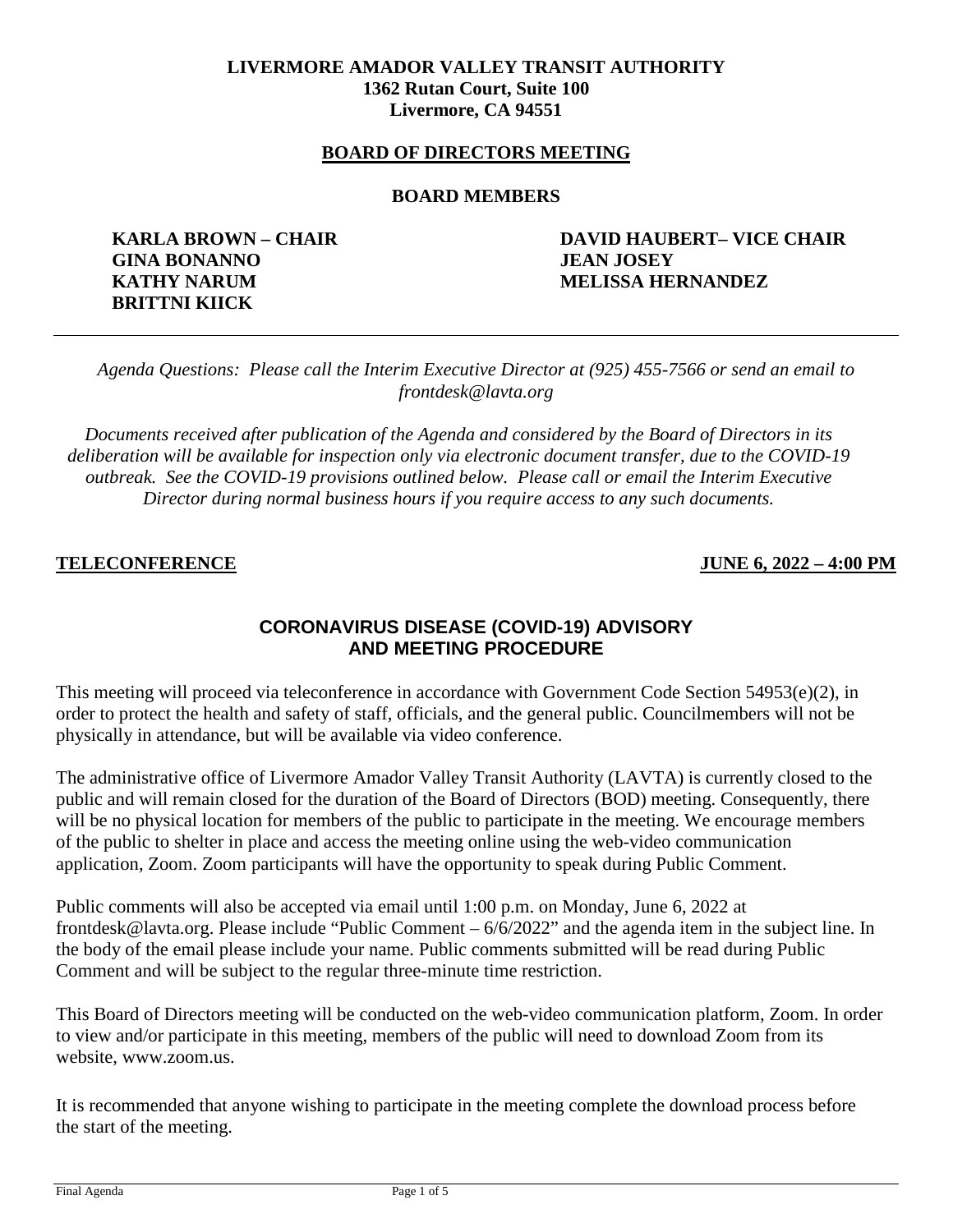There will be zero tolerance for any person addressing the Board making profane, offensive and disruptive remarks, or engaging in loud, boisterous, or other disorderly conduct, that disrupts the orderly conduct of the public meeting.

# **How to listen and view meeting video:**

- From a PC, Mac, iPad, iPhone or Android device click the link below: [https://zoom.us/j/86715841855](https://us02web.zoom.us/j/86715841855?pwd=N1oybVBlMDhNWCswUnNjOWRycUlGUT09) Passcode: BOD1362Mtg
- To supplement a PC, Mac, tablet or device without audio, please also join by phone: Dial: 1 (669) 900-6833 Webinar ID: 867 1584 1855 Passcode: 761222

*To comment by video conference, click the "Raise Your Hand" button to request to speak when Public Comment is being taken on the Agenda item. You will then be unmuted when it is your turn to make your comment for up to 3 minutes. After the allotted time, you will be muted.* 

• Livestream online at: [Livermore Amador Valley Transit Authority YouTube Channel](https://www.youtube.com/channel/UCRBWx1FANoSjlD0O0atdiPw)

*No option to make Public Comment on YouTube live stream.*

## **How to listen only to the meeting:**

• For audio access to the meeting by telephone, use the dial-in information below: Dial: 1 (669) 900-6833 Webinar ID: 867 1584 1855 Passcode: 761222

*Please note to submit public comment via telephone dial \*9 on your dial pad. The meeting's host will be informed that you would like to speak. If you are chosen, you will be notified that your request has been approved and you will be allowed to speak. You will then dial \*6 to unmute when it is your turn to make your comment for up to 3 minutes. After the allotted time, you will be muted.*

## **To submit written comments:**

• Provide public written comments prior to the meeting by email, to frontdesk@lavta.org

If you are submitting public comment via email, please do so by 1:00 p.m. on Monday, June 6, 2022 to frontdesk@lavta.org. Please include "Public Comment 6/6/2022" and the agenda item to which your comment applies in the subject line. In the body of the email please include your name. Public comments submitted will be read during Public Comment and will be subject to the regular three-minute time restriction.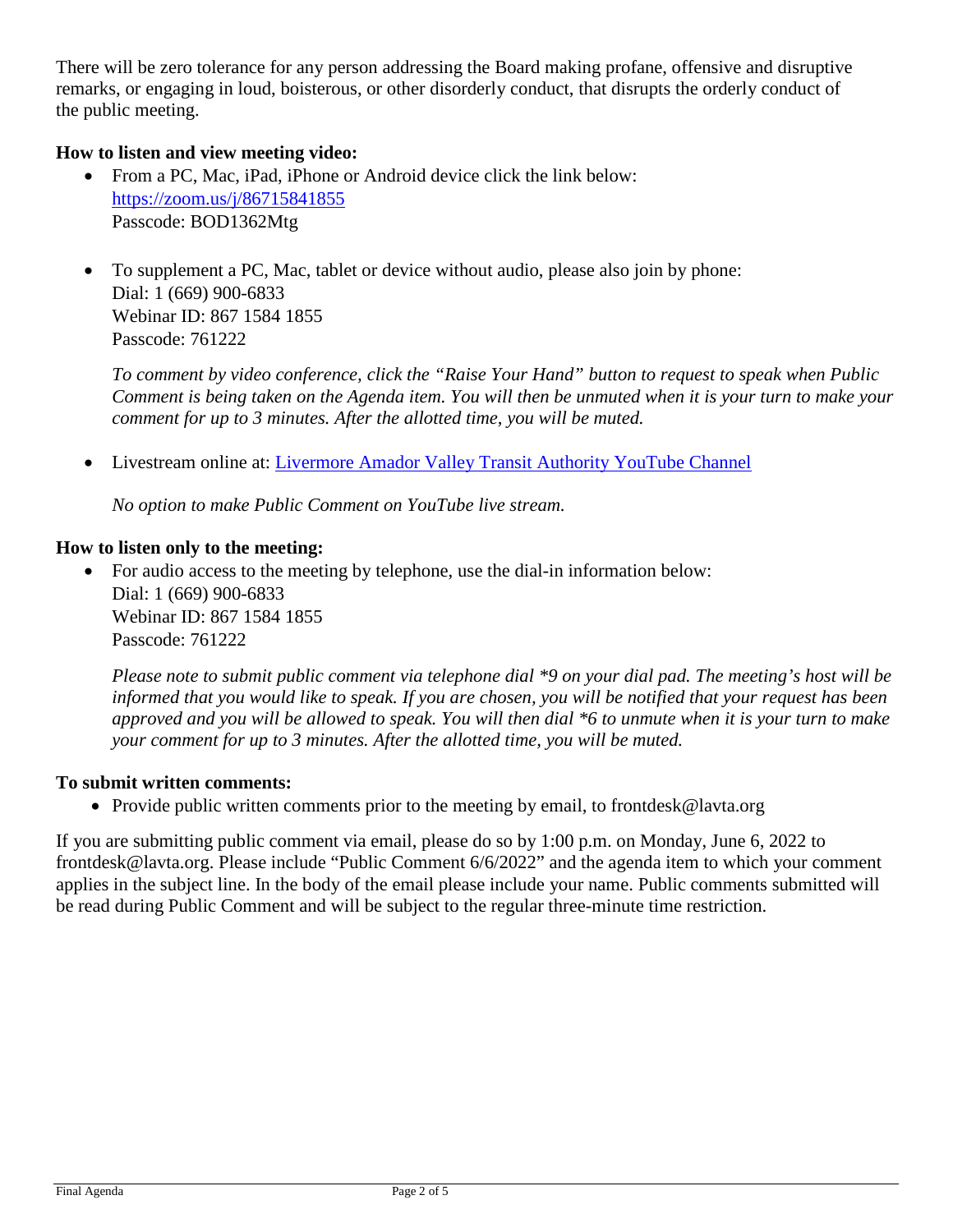# **1. Call to Order**

## **2. Roll Call of Members**

# **3. Meeting Open to Public**

- Members of the audience may address the Board of Directors on any matter within the general subject matter jurisdiction of the LAVTA Board of Directors.
- Unless members of the audience submit speaker forms before the start of the meeting requesting to address the board on specific items on the agenda, all comments must be made during this item of business. Speaker cards are available at the entrance to the meeting room and should be submitted to the Board secretary.
- Public comments should not exceed three (3) minutes.
- Items are placed on the Agenda by the Chairman of the Board of Directors, the Executive Director, or by any three members of the Board of Directors. Agendas are published 72 hours prior to the meeting.
- No action may be taken on matters raised that are not on the Agenda.
- For the sake of brevity, all questions from the public, Board and Staff will be directed through the Chair.
- **4. May Tri-Valley Accessible Advisory Committee Minutes**
- **5. Consent Agenda**

**Recommend approval of all items on Consent Agenda as follows:**

- A. **Minutes of the May 2, 2022 Board of Directors meeting and May 23, 2022 Special Board of Directors meeting.**
- B. **Treasurer's Report for April 2022**

**Recommendation:** The Finance and Administration committee recommends approval of the LAVTA Treasurer's Report for April 2022.

## C. **Adoption of a Resolution Declaring that Agency Meetings Will Continue to Be Held Via Teleconference**

**Recommendation:** Staff recommends that the Board of Directors adopt Resolution 27- 2022 declaring that LAVTA meetings will continue to be held via teleconference.

## D. **Short Range Transit Plan 2022-2027**

**Recommendation:** Approve the 2022-2027 Short Range Transit Plan and forward to the Metropolitan Transportation Commission.

## E. **TAAC Appointments for Terms Starting July 2022**

**Recommendation:** Staff recommends the Board of Directors ratify the TAAC appointments for terms starting on July 1, 2022.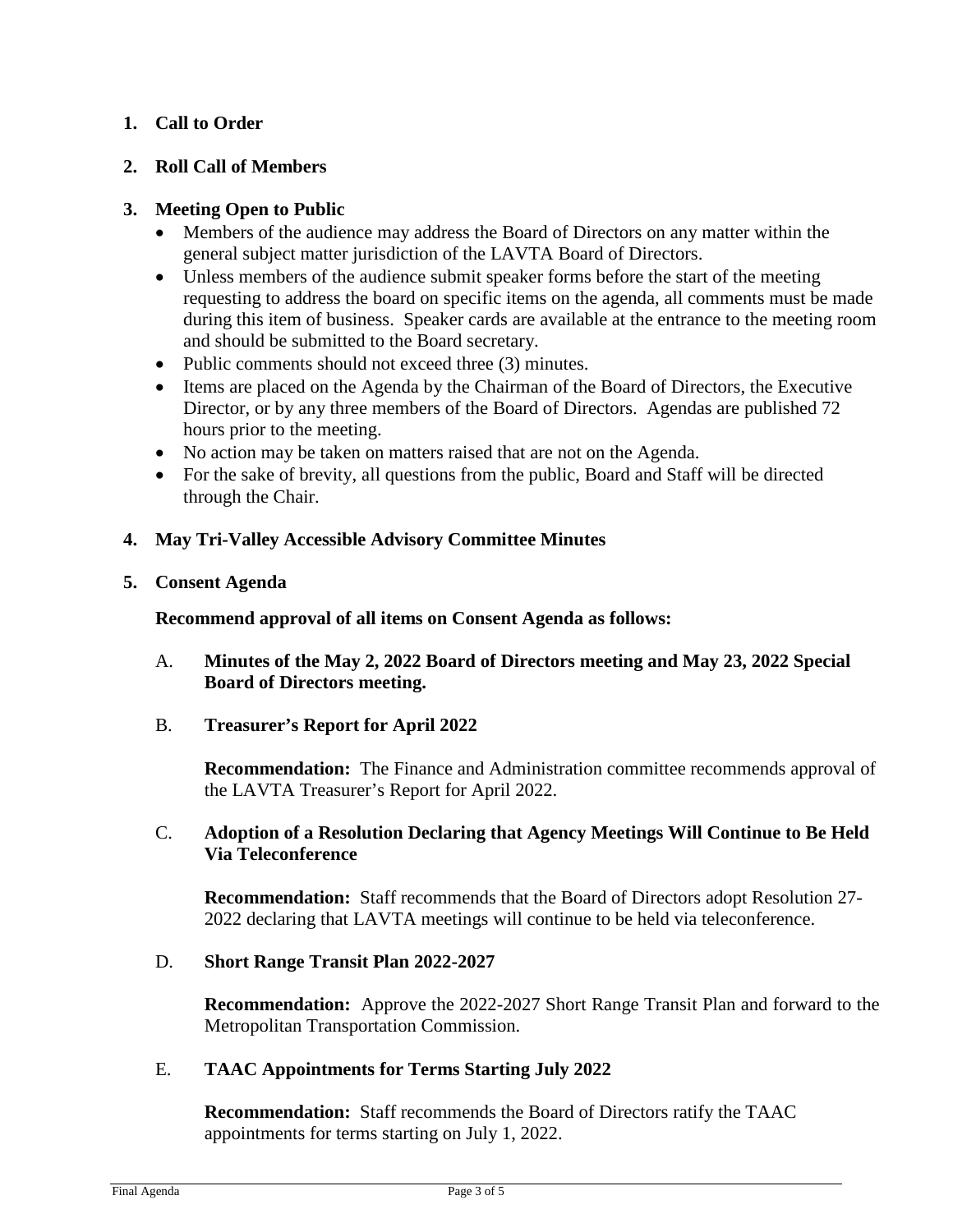# F. **Exercise the Second Option Year of the Contract with MV Transportation**

**Recommendation:** The Finance and Administration Committee recommends to the Board of Directors to approve Modification 3 to contract with MV, authorizing the Interim Executive Director to exercise the second option year and extend the fixed route operations and maintenance services contract from July 1, 2022 through June 30, 2023.

# G. **Contract Award for LAVTA On-Call ZEB Consulting Services**

**Recommendation:** The Project and Services Committee recommends that the LAVTA Board of Director authorize the Interim Executive Director to execute three-year contracts with two one-year options with CTE and Zen for on-call ZEB consulting services. Task orders will be awarded based on the most-qualified firm for each scope or work.

## H. **LAVTA Rutan Landscaping Construction Project**

**Recommendation:** The Finance and Administration Committee recommends that the Board of Directors approve Resolution 26-2022, authorizing the Interim Executive Director to execute a change order with Westside Landscape and Concrete, Inc. for the Rutan Landscaping Construction project.

## I. **LAVTA Annual Salary Band Review**

**Recommendation:** The Finance and Administration Committee recommends approval of the attached Resolution 25-2022 adjusting the salary bands for LAVTA positions.

## J. **One Year Extension to Legal Services Agreement with Hanson Bridgett LLP**

**Recommendation:** The Finance and Administration Committee recommend that the Board exercise an option year and extend the legal services agreement from July 1, 2022 through June 30, 2023.

## K. **Approval of Updated Public Transportation Agency Safety**

**Recommendation:** The Projects and Services Committee recommends the Board of Directors approve the updated PTASP document.

#### **6. Paratransit Operations and Maintenance Contract**

**Recommendation:** Staff recommends that the Board of Directors authorize the Interim Executive Director to enter into an MOU with Central Contra Costa Transit Authority (CCCTA) and award a joint Paratransit Operations and Maintenance (O&M) Contract to Transdev, for a period of four base years with one additional option year, commencing on July 1, 2022.

## **7. Election of LAVTA Chair and Vice Chair**

**Recommendation:** Nominate and elect a LAVTA Board Chair and Vice Chair for FY23 in accordance with the agency's bylaws.

## **8. Interim Executive Director's Report**